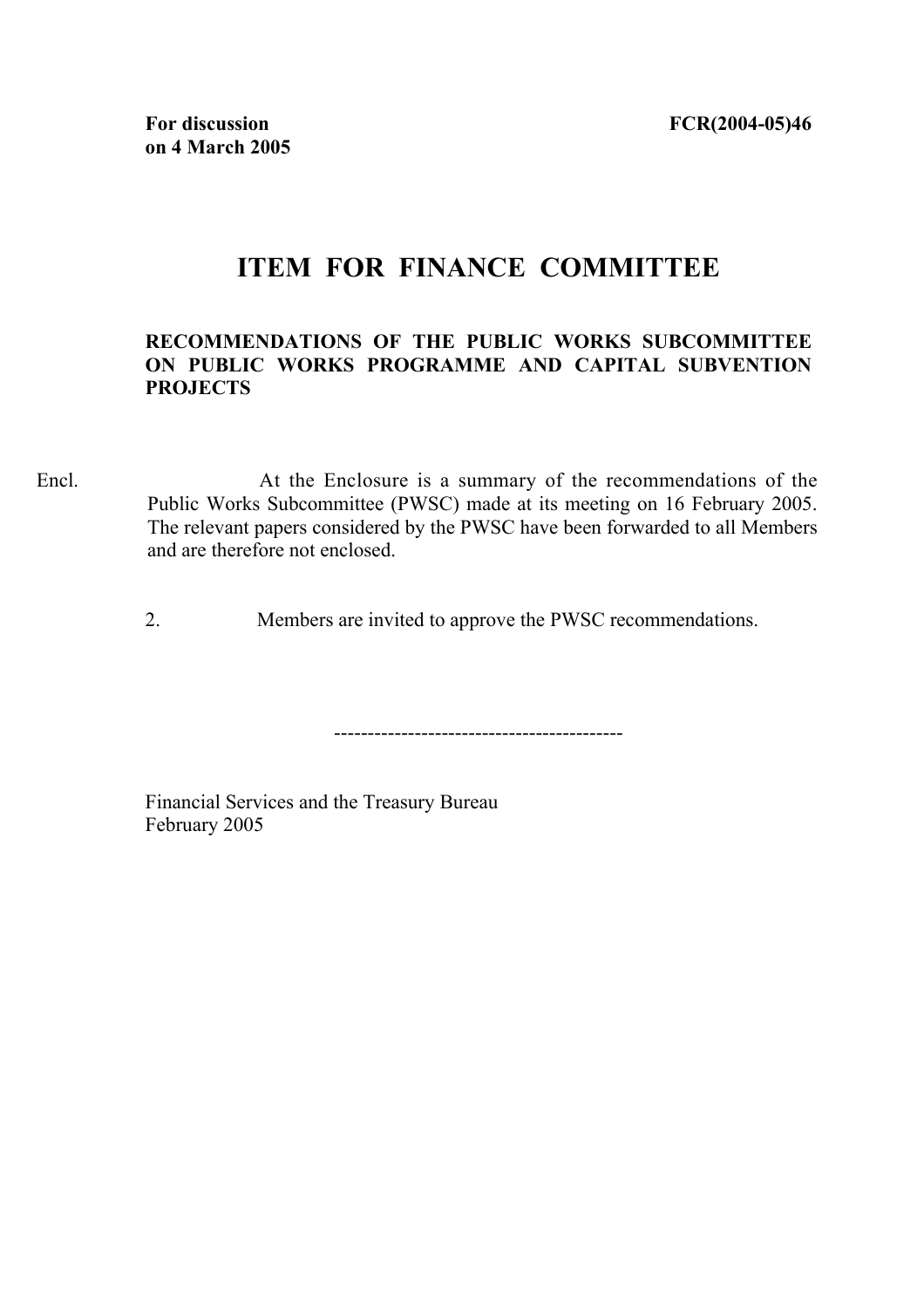## **Summary of the Recommendations of the Public Works Subcommittee made at its meeting on 16 February 2005**

| <b>Project code</b>                           | <b>Project description</b>                                                                                                                          | Recommendation                                                                                                                                                                                                                                                                                                                                                          |
|-----------------------------------------------|-----------------------------------------------------------------------------------------------------------------------------------------------------|-------------------------------------------------------------------------------------------------------------------------------------------------------------------------------------------------------------------------------------------------------------------------------------------------------------------------------------------------------------------------|
| 172IC<br>PWSC(2004-05)55<br>(Head 703)        | Fitting out works for customs,<br>immigration<br>and<br>quarantine<br>facilities at the SkyPlaza of the<br>Kong<br>International<br>Hong<br>Airport | To recommend to Finance Committee<br>the upgrading of 172IC to Category A at<br>an estimated cost of \$40.7 million in<br>money-of-the-day prices for carrying out<br>fitting<br>out works<br>for<br>customs,<br>immigration and quarantine facilities at<br>the SkyPlaza of the Hong Kong<br>International Airport.                                                    |
| 112CD<br>PWSC(2004-05)56<br>(Head 704)        | Drainage<br>improvement<br>in<br>Territories<br>Northern New<br>$\overline{\phantom{a}}$<br>package A                                               | To recommend to Finance Committee –<br>(a) the upgrading of part of $112CD$ as<br>137CD,<br>entitled<br>"Drainage"<br>improvement for Ma Wat River at<br>Kau Lung Hang", to Category A at<br>an estimated cost of \$232.6 million<br>in money-of-the-day prices; and<br>the retention of the remainder of<br>(b)<br>112CD in Category B.                                |
| <b>182WC</b><br>PWSC(2004-05)57<br>(Head 709) | Replacement and rehabilitation<br>of water mains, stage 2                                                                                           | To recommend to Finance Committee –<br>the upgrading of part of 182WC as<br>(a)<br>184WC, entitled "Replacement"<br>and rehabilitation of water mains,<br>stage $2$ – investigation and detailed<br>design", to Category A at an<br>estimated cost of \$52.9 million in<br>money-of-the-day prices;<br>the retention of the remainder of<br>(b)<br>182WC in Category B. |